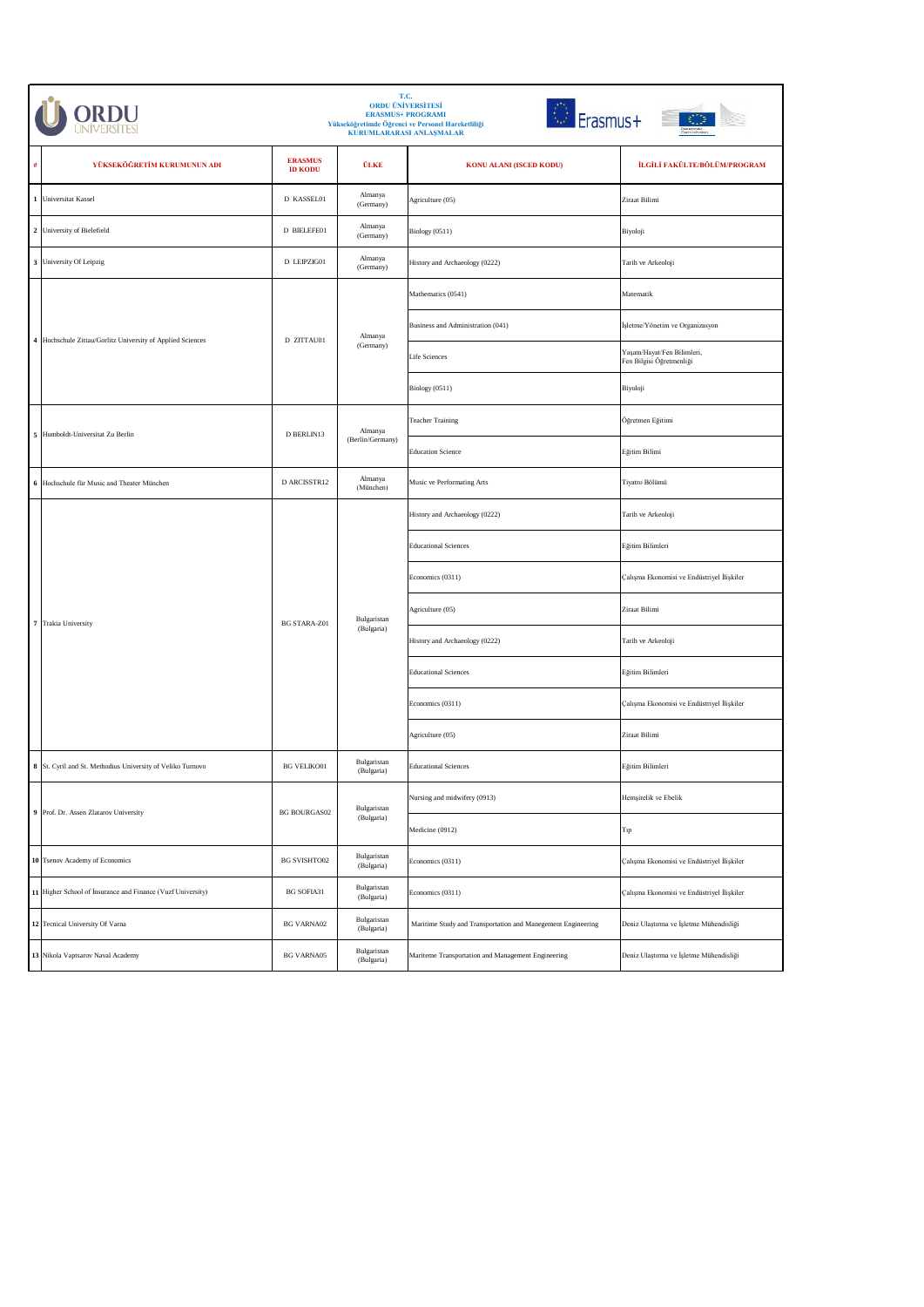|  |                                                                        |                    |                                     | <b>Agricultural Economics</b>                                         | Tarım Ekonomisi                                                                                    |
|--|------------------------------------------------------------------------|--------------------|-------------------------------------|-----------------------------------------------------------------------|----------------------------------------------------------------------------------------------------|
|  |                                                                        |                    |                                     | Regional Planning                                                     | Bölgesel Planlama                                                                                  |
|  |                                                                        |                    |                                     | <b>Business Studies</b>                                               | İşletme                                                                                            |
|  |                                                                        |                    |                                     | Management Science                                                    | Turizm ve Otel İşletmeciliği ,Otel Lokanta ve İkram<br>Hizmetleri, İşletme/Yönetim ve Organizasyon |
|  |                                                                        |                    |                                     | <b>Business Studies with Technology</b>                               | İşletme Teknolojisi                                                                                |
|  |                                                                        |                    |                                     | Accountancy                                                           | Muhasebe                                                                                           |
|  |                                                                        |                    |                                     | Financial Management                                                  | Finans Yönetimi                                                                                    |
|  |                                                                        |                    |                                     | Marketing and Sales Management                                        | Pazarlama ve Satış Yönetimi                                                                        |
|  | 14 D. A.Tsenov Academy of Economics                                    | <b>BG SVISHT02</b> | Bulgaristan<br>(Svishtov, Bulgaria) | Public Administration                                                 | Kamu Yönetimi                                                                                      |
|  |                                                                        |                    |                                     | <b>Statistics</b>                                                     | İstatistik                                                                                         |
|  |                                                                        |                    |                                     | Economics (0311)                                                      | Çalışma Ekonomisi ve Endüstriyel İlişkiler                                                         |
|  |                                                                        |                    |                                     | <b>International Relations</b>                                        | Uluslararası İlşkiler                                                                              |
|  |                                                                        |                    |                                     | Area Studies                                                          | Alan/Bölge Çalışmaları                                                                             |
|  |                                                                        |                    |                                     | <b>Public Relations</b>                                               | Halkla İlişkiler                                                                                   |
|  |                                                                        |                    |                                     | Publicity                                                             | Pazarlama ve Reklamcılık                                                                           |
|  |                                                                        |                    |                                     | Advertising                                                           | Pazarlama ve Reklamcılık                                                                           |
|  |                                                                        |                    |                                     | <b>Business and Administration</b>                                    | İşletme/Yönetim ve Organizasyon                                                                    |
|  | 15 Czech University of life Sciences Prague                            | CZ PRAHA02         | Çek Cumhuriyeti<br>(Czech Republic) | Agriculture (05)                                                      | Ziraat Bilimi                                                                                      |
|  |                                                                        |                    |                                     | Agriculture (05)                                                      | Ziraat Bilimi                                                                                      |
|  | 16 Mendel University in Bruno                                          | CZ BRNO02          | Çek Cumhuriyeti<br>(Czech Republic) | Agriculture (05)                                                      | Ziraat Bilimi                                                                                      |
|  | 17 Film and TV School of The Academy of Performing Arts (FAMU)         | CZ PRAHA04         | Çek Cumhuriyeti<br>(Czech Republic) | Cinema and Television                                                 | Sinema ve Televizyon                                                                               |
|  | 18 University College Sealand                                          | DK SORO02          | Danimarka<br>(Denmark)              | Nursing and Midwifery (0913)                                          | Hemşirelik ve Ebelik                                                                               |
|  | 19 Sveuciliste U Splitu/University of Split                            | HR SPLIT01         | Hırvatistan<br>(Croatia)            | Fine Arts                                                             | Güzel Sanatlar                                                                                     |
|  |                                                                        |                    |                                     | Ceramic                                                               | Seramik Bölümü                                                                                     |
|  |                                                                        |                    |                                     | <b>Transport Services</b><br>(İncluding Nautical Science, Navigation) | Deniz Ulaştırma ve İşletme Mühendisliği                                                            |
|  | 20 University of Zadar                                                 | HR ZADAR01         | Hırvatistan<br>(Croatia)            | Maritime Department                                                   | Deniz Bilimleri Bölümü                                                                             |
|  | 21 University of Utrecht                                               | NL UTRECHT01       | Hollanda                            | Biology (0511)                                                        | Biyoloji                                                                                           |
|  |                                                                        |                    | (Holland)                           | Chemistry (0531)                                                      | Kimya                                                                                              |
|  | 22 Royal Irish Academiy of Music                                       | IRL DUBLIN22       | İrlanda<br>(Irland)                 | Music                                                                 | Muzik                                                                                              |
|  | 23 Conservatorio Superior de Musica de Murcia "Manuel Massotti Littel" | E MURCIA 02        | İspanya<br>(Spain)                  | Music and Performing arts (0215)                                      | Müzik Bölümü                                                                                       |
|  | 24 Universidade de La Laguna                                           | E TENEFIF01        | İspanya<br>(Spain)                  | Nautical Maritime Engineering                                         | Deniz Ulaştırma ve İşletme Mühendisliği                                                            |
|  | 25 Mondragon Unibertsitatea                                            | E MONDRAG01        | İspanya<br>(Arrasate, SS<br>Spain)  | Media&Communication                                                   | Cinema&TV                                                                                          |
|  | 26 Universitat Politecnica de Catalunya                                | E BARCELO03        | İspanya<br>(Barcelo/Spain)          | <b>Transport Services</b>                                             | Ulaştırma Servisleri                                                                               |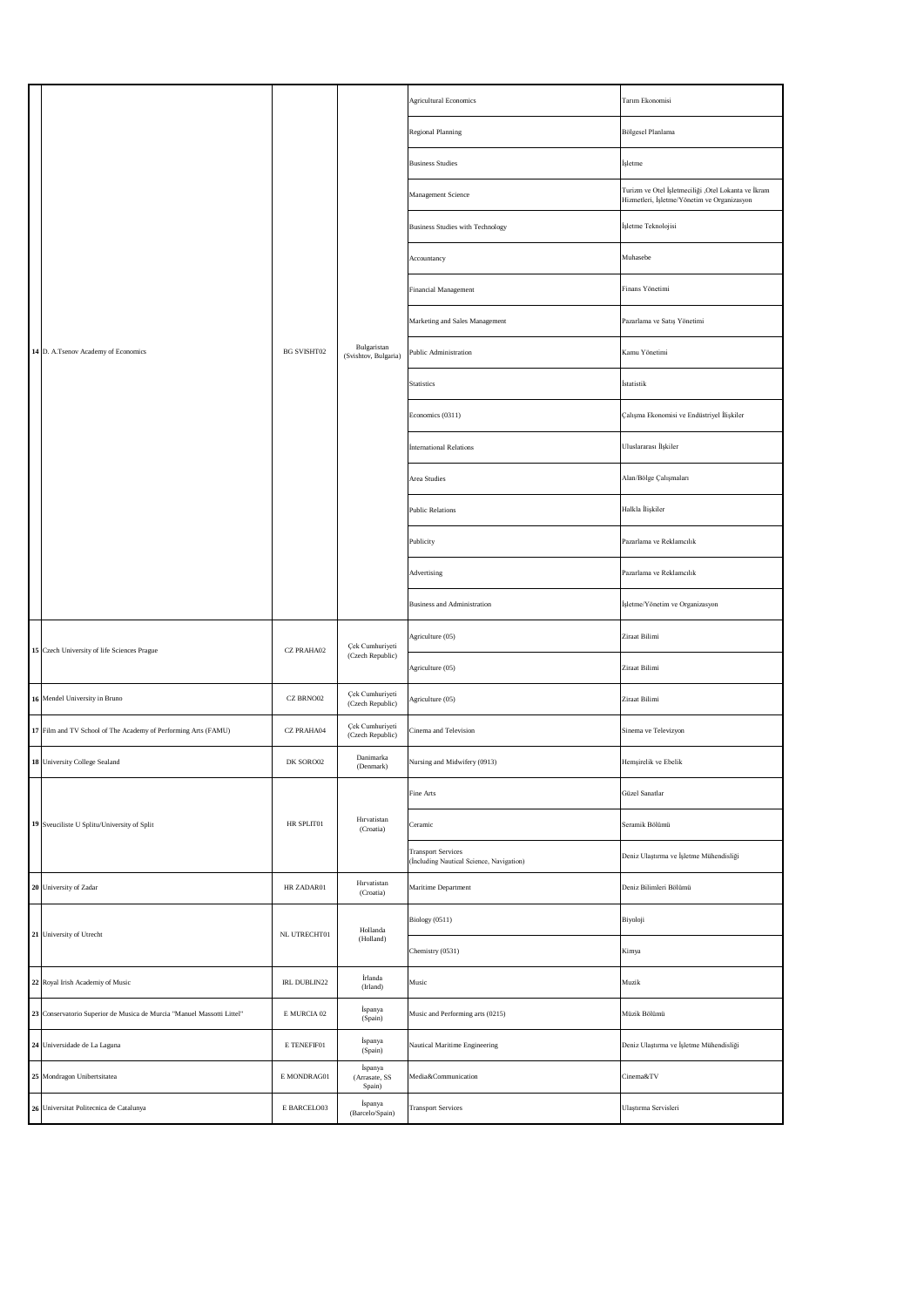|  | 27 Instituto De Teatre Escola Superior D'art Dramatics      | E BARCELO22 | İspanya<br>(Barcelona, Spain) | Music and Performing Arts (0215)                   | Müzik ve Sahne Sanatları                |
|--|-------------------------------------------------------------|-------------|-------------------------------|----------------------------------------------------|-----------------------------------------|
|  | 28 Universidad Del Pais Vasco Euskal Herriko Unibertsitatea | E BILBAO01  | İspanya<br>(Bilbao/Spain)     | Mariteme Transportation and Management Engineering | Deniz Ulaştırma ve İşletme Mühendisliği |
|  | 29 Institut Nacional d'Edicacio Fisica de Catalunya         |             | İspanya<br>(Spain)            | School of Physical Education and Sports            | Beden Eğitimi ve Spor Öğretmenliği      |
|  | 30 University of Vigo                                       | E VIGO01    | İspanya<br>(Spain)            | School of Physical Education and Sports            | Beden Eğitimi ve Spor Öğretmenliği      |
|  | 31 Conservatorio Superior de Musica de Vigo                 | E VIGO03    | İspanya<br>(Spain)            | Music and Performing Arts (0215)                   | Müzik ve Sahne Sanatları                |
|  | 32 Linnaeus University                                      | S VAXJO03   | İsveç<br>(Swedish)            | Mathematics (0541)                                 | Matematik                               |
|  | 33 Universita Degli Studi di Sannio                         | I BENEVEN02 | İtalya                        | <b>Health Faculty</b>                              | Sağlık Yönetim                          |
|  |                                                             |             |                               | Business Administration (0410)                     | İşletme                                 |
|  |                                                             |             | (Benevento/Italy)             | Faculty of Tourism                                 | Turizm Fakültesi                        |
|  |                                                             |             |                               | Economics (0311)                                   | İktisat                                 |
|  |                                                             |             | İtalya<br>(İtaly)             | History and Archaeology (0222)                     | Tarih ve Arkeoloji                      |
|  | 34 University of Foggia                                     | I FOGGIA03  |                               | Medicine (0912)                                    | Tıp                                     |
|  |                                                             |             |                               | Dentistry                                          | Diş Hekimliği                           |
|  |                                                             |             |                               | Mathematics (0541)                                 | Matematik                               |
|  | 35 University Of Bari Aldo Moro                             | I BARI01    | İtalya<br>(İtaly)             | Mathematics (0541)                                 | Matematik                               |
|  | 36 Conservatorio di musica "Giovan Battista Martini"        | I BOLOGNA04 | İtalya<br>(İtaly)             | Music and Performing Arts (0215)                   | Müzik ve Sahne Sanatları                |
|  | 37 Politecnico di Bari                                      | I BARI05    | İtalya<br>(İtaly)             | Fine Arts                                          | Güzel Sanatlar                          |
|  |                                                             |             |                               | <b>Fashion Design</b>                              | Moda Tasarım                            |
|  |                                                             |             |                               | <b>Interior Architecture</b>                       | İç Mimarlık/Peyzaj Mimarlığı Bölümü     |
|  |                                                             |             |                               | Handicrafts                                        | El Sanatları                            |
|  |                                                             |             |                               | Motor Vehicles                                     | Motorlu Taşıtlar                        |
|  |                                                             |             |                               | Ships and Aircraft                                 | Gemiler ve Uçaklar                      |
|  | 38 Accedemia Nazionale d'Arte Drammatica Silvia d'Amico     | I ROMA 29   | İtalya<br>(İtaly)             | Music and Performing arts (0215)                   | Tiyatro Bölümü                          |
|  | 39 Conservatorio di Musica Luigi Cherubini, Firenze         | I FIRENZE04 | İtalya<br>(İtaly)             | Music and Performing arts (0215)                   | Müzik ve Sahne Sanatları                |
|  | 40 Conservatory of Music "A. Corelli" - Messina             | I MESSINA04 | İtalya<br>(İtaly)             | Music                                              | Müzik                                   |
|  | 41 UniversitaDegliStudi di Milano                           | I MILANO01  | İtalya<br>(Milano, İtaly)     | Sports (1014)                                      | Spor Yöneticiliği                       |
|  | 42 Seconda Universita Degli Studi di                        | I NAPOLI09  |                               | Nursing and Midwifery (0913)                       | Hemşirelik ve Ebelik                    |
|  |                                                             |             | İtalya<br>(Napoli<br>İtaly)   | Medicine (0912)                                    | Tıp                                     |
|  |                                                             |             |                               | Dentistry                                          | Diş Hekimliği                           |
|  |                                                             | I URBINO01  |                               | Economics (0311)                                   | Ekonomi                                 |
|  | 43 Universita Degli Studi di Urbino Carlo Bo                |             | İtalya                        | English Language and Literature                    | İngiliz Dili ve Edebiyatı               |
|  |                                                             |             | (Urbino/Italy)                | Biology (0511)                                     | Biyoloji                                |
|  |                                                             |             |                               | Sports (1014)                                      | Spor Yöneticiliği                       |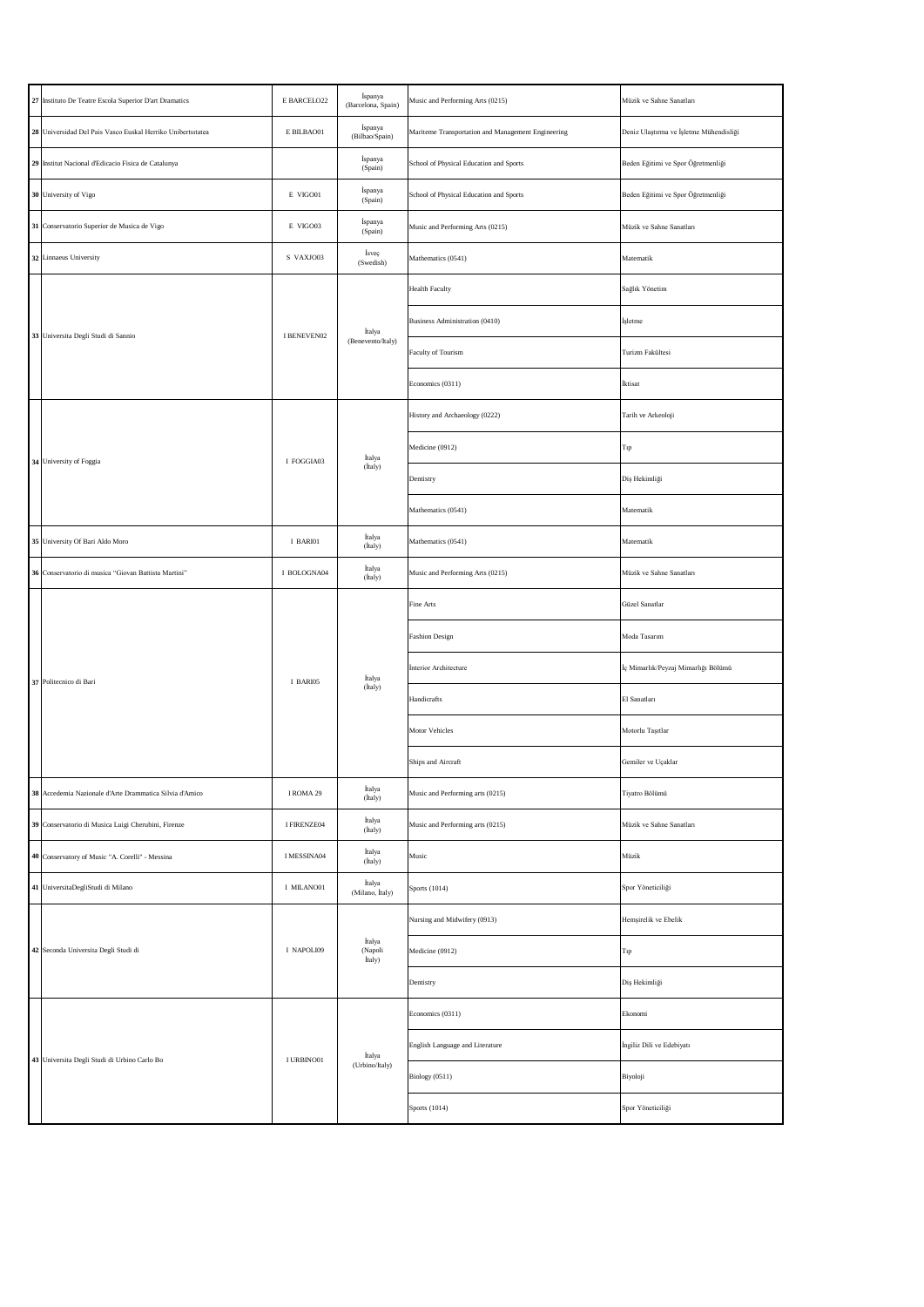|  | 44 UniversitaDegliStudi Della Tuscia                 | I VITERBO01  | İtalya                    | Agriculture (05)                    | Ziraat Bilimi                     |
|--|------------------------------------------------------|--------------|---------------------------|-------------------------------------|-----------------------------------|
|  |                                                      |              | (Viterbo, Italy)          | Forestry (082)                      | Ormancılık                        |
|  | 45 Latvian Maritime Academy                          | LV RIGA12    | Letonya<br>(Latvia)       | Port & Shipping Management          | Liman & Nakliye Yönetimi          |
|  |                                                      |              |                           | Maritime Transport - Navigation     | Deniz Taşıma ve Navigasyon        |
|  |                                                      |              |                           | Marine Engineering                  | Deniz Mühendisliği                |
|  |                                                      |              |                           | Marine Electrical Automation        | Deniz Elekrik Otomasyonu          |
|  | 46 University of Latvia                              | LV RIGA01    | Letonya<br>(Riga, Latvia) | Chemistry (0531)                    | Kimya Bölümü                      |
|  |                                                      |              | Litvanya<br>(Lithuania)   | Nursing and Midwifery (0913)        | Hemşirelik ve Ebelik              |
|  |                                                      | LT PANEVEZ01 |                           | Pre-School Teaching and Education   | Okul Öncesi Öğretmenliği          |
|  |                                                      |              |                           | Primary School Education            | İlkokul Öğretmenliği              |
|  | 47 Panevez ys College                                |              |                           | <b>Business Management</b>          | İşletme Yönetimi                  |
|  |                                                      |              |                           | Physiotheraphy                      | Fizyoterapi                       |
|  |                                                      |              |                           | <b>Beauty Theraphy</b>              | Güzellik ve Bakım                 |
|  |                                                      |              |                           | Tourism and Lisure Management       | Turizm ve Otelcilik               |
|  |                                                      |              |                           | Music Pedagogy                      | Müzik Pedagojisi                  |
|  |                                                      |              |                           | Advertising Management              | Reklamcılık                       |
|  |                                                      |              |                           | Logistic Management                 | Lojistik                          |
|  |                                                      |              |                           | Electrical and Automation Equipment | Elektrik ve Otomasyon             |
|  |                                                      |              |                           | <b>International Relations</b>      | Uluslararası İlşkiler             |
|  |                                                      |              |                           | Computer Network Administration     | Bilgisyar Programcılığı           |
|  |                                                      |              |                           | Electronic Business Technologies    | Elektronik ve İşletme Teknolojisi |
|  |                                                      |              |                           | Construction                        | İnşaat Pr.                        |
|  |                                                      |              |                           | Accounting                          | Muhasabe Pr.                      |
|  |                                                      |              |                           | Dentistry                           | Diş Hekimliği                     |
|  | 48 Lithuania Business University of Applied Sciences | LT KLAIPED07 | Litvanya<br>(Lithuania)   | Operating                           | Hemşirelik ve Ebelik              |
|  | 49 University Of Szeged                              | HU SZEGED01  | Macaristan<br>(Hungary)   | Business and Administration (041)   | İşletme ve Yönetim                |
|  |                                                      |              |                           | Agriculture (05)                    | Ziraat Bilimi                     |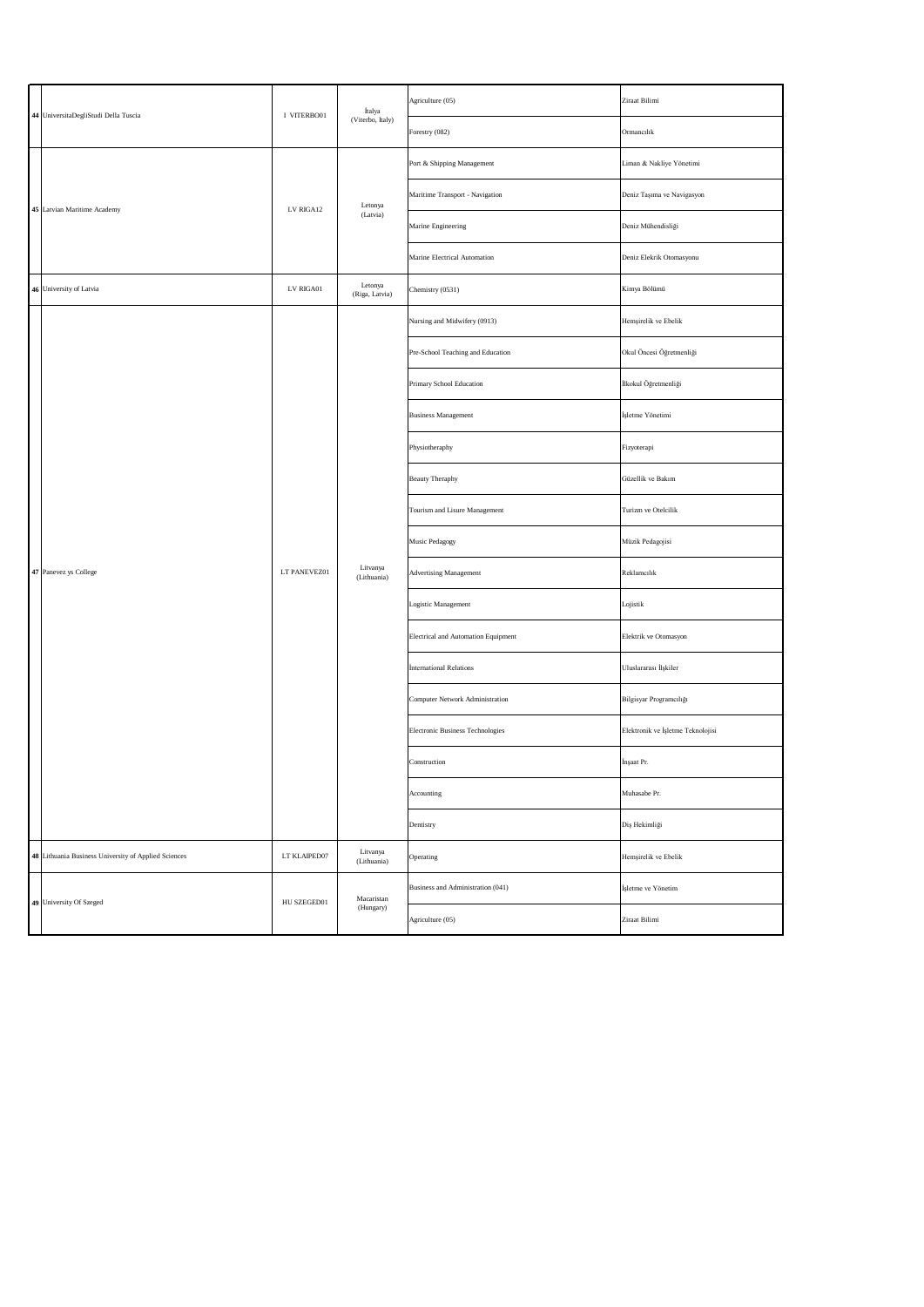|  | 50 Goce Delcev University                                                                               | MK STIP01    | Makedonya<br>(Macedonia)             | Medicine (0912)                                      | Tıp                                     |
|--|---------------------------------------------------------------------------------------------------------|--------------|--------------------------------------|------------------------------------------------------|-----------------------------------------|
|  |                                                                                                         |              |                                      | Dentistry                                            | Diş Hekimliği                           |
|  |                                                                                                         |              |                                      | Music (0215)                                         | Müzik Bölümü                            |
|  |                                                                                                         |              |                                      | Agriculture (05)                                     | Ziraat                                  |
|  |                                                                                                         |              |                                      | English Language and Literature                      | İngiliz Dili ve Edebiyatı               |
|  |                                                                                                         |              |                                      | Economics (0311)                                     | Ekonomi                                 |
|  |                                                                                                         |              |                                      | Pre-School Teaching and Education                    | Okul Öncesi Öğretmenliği                |
|  |                                                                                                         |              |                                      | Primary School                                       | İlkokul Öğretmenliği                    |
|  |                                                                                                         |              |                                      | Management/ Business and Administration (0413)       | İşletme ve Yönetim                      |
|  |                                                                                                         |              |                                      | Economics (0311)                                     | Ekonomi                                 |
|  |                                                                                                         |              |                                      | English Language Teaching (023)                      | İngiliz Dili ve Öğretimi                |
|  |                                                                                                         | MK SKOPJE04  |                                      | Turkish Language and Literature (023)                | Türk Dili ve Edebiyatı                  |
|  | 51 International Balkan University                                                                      |              | Makedonya<br>(Skopje/Macedonia)      | Medical School (0912)                                | Tıp Fakültesi                           |
|  |                                                                                                         |              |                                      | Dentistry (0911)                                     | Diş Hekimliği                           |
|  |                                                                                                         |              |                                      | Public Relations and Marketing Communications (0414) | Halkla İlişkiler ve Pazarlama İletişimi |
|  |                                                                                                         |              |                                      | Psychological Counseling and Guidance (0313)         | Psikolojik Danışmanlık ve Rehberlik     |
|  |                                                                                                         |              |                                      | Graphic Design (0213)                                | Grafik Dizayn                           |
|  |                                                                                                         |              |                                      | New Media and Communications (0211)                  | Yeni Medya ve İletişim                  |
|  | 52 Kazimierz Wielki University in Bydgoszcz                                                             | PL KRAKOW02  | Polonya<br>(Poland)                  | Mathematics (0541)                                   | Matematik                               |
|  |                                                                                                         |              |                                      | History (0222)                                       | Tarih                                   |
|  |                                                                                                         |              |                                      | English Language and Literature                      | İngiliz Dili ve Edebiyatı               |
|  |                                                                                                         |              |                                      | Sports (1014)                                        | Spor Yöneticiliği                       |
|  | 53 Poznan University                                                                                    | PL POZNAN12  | $\operatorname{Polonya}$<br>(Poland) | Agriculture (05)                                     | Ziraat Bilimi                           |
|  | 54 UTP University of Science and Technology<br>(Uniwersytet Technologiczno- Przyrodniczy (Bydgoszczy)-) | PL BYDGOSZ02 | Polonya<br>(Poland)                  | Agriculture (05)                                     | Ziraat Bilimi                           |
|  |                                                                                                         |              |                                      | Food Processing                                      | Gıda İşleme/ Gıda Mühendisliği          |
|  |                                                                                                         |              |                                      | Biology (0511)                                       | Biyoloji                                |
|  |                                                                                                         |              |                                      | Geography                                            | Coğrafya                                |
|  |                                                                                                         |              |                                      | <b>Environmental Sciences</b>                        | Çevre Bilimleri                         |
|  |                                                                                                         |              |                                      | Librarianship                                        | Kütüphanecilik                          |
|  | 55 Poznan University of Life Sciences                                                                   | PL POZNAN04  | Polonya<br>(Poland)                  | Food Processing                                      | Gıda İşleme/ Gıda Mühendisliği          |
|  |                                                                                                         |              |                                      | Biology (0511)                                       | Biyoloji                                |
|  | 56 Nicolas Copernicus University                                                                        | PL TORUN01   | Polonya<br>(Poland)                  | Foreign Languages                                    | Yabancı Diller                          |
|  | 57 Higher Vocational State School in Wloclawek                                                          | PL WLOCLAW01 | Polonya<br>(Poland)                  | Foreign Languages                                    | Yabancı Diller                          |
|  | 58 University of Warmia and Mazury                                                                      | PL OLSZTYN01 | Polonya<br>(Poland)                  | Fishery Technology Engineering                       | Balıkçılık Teknolojisi Mühendisliği     |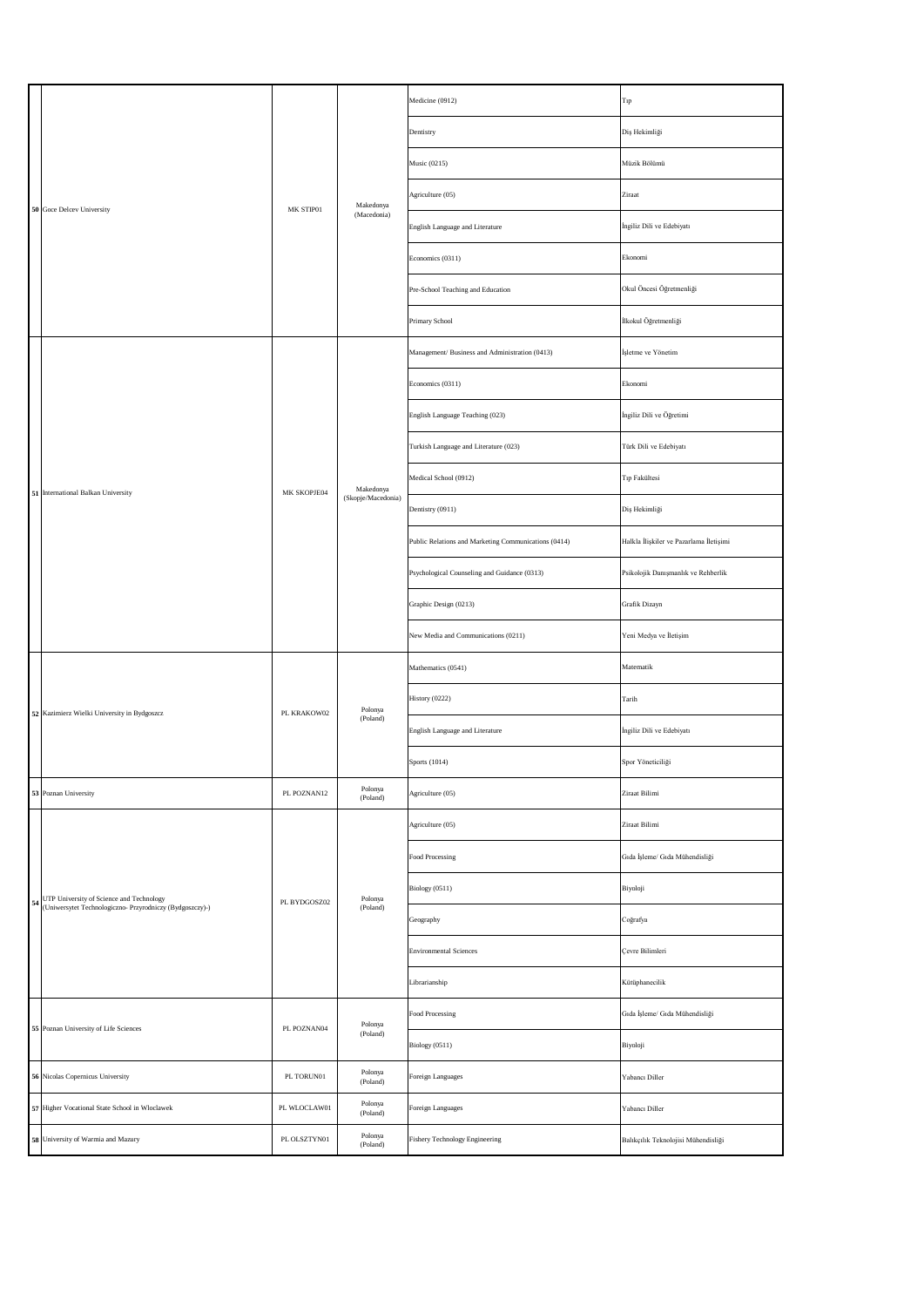|  | 59 Radom Academy of Economics                                           | PL RADOM04   | Polonya<br>(Poland)                          | <b>Educational Sciences</b>                                  | Eğitim Bilimleri                           |
|--|-------------------------------------------------------------------------|--------------|----------------------------------------------|--------------------------------------------------------------|--------------------------------------------|
|  |                                                                         |              |                                              | Journalism                                                   | Gazetecilik                                |
|  |                                                                         |              |                                              | Computer Science                                             | Bilgisyar Programcılığı                    |
|  |                                                                         |              |                                              | Public Administration                                        | Kamu Yönetimi                              |
|  |                                                                         |              |                                              | Political Sciences and Civics (0312)                         | Siyaset Bilimleri ve Kamu Yönetimi         |
|  |                                                                         |              |                                              | Economics (0311)                                             | Çalışma Ekonomisi ve Endüstriyel İlişkiler |
|  |                                                                         |              |                                              | Business and Administration (041)                            | İşletme/Yönetim ve Organizasyon            |
|  | 60 Powislanski College in Kwidzyn                                       |              | Polonya<br>(Poland)                          | Nursing and Midwifery (0913)                                 | Hemşirelik ve Ebelik                       |
|  |                                                                         | PL KWIDZYN01 |                                              | Political Sciences and Civics (0312)                         | Siyaset Bilimleri ve Kamu Yönetimi         |
|  |                                                                         |              |                                              | Medicine (0912)                                              | Tıp                                        |
|  | 61 University of Bielsko-Biala                                          | PL BIELSKO02 | Polonya<br>(Poland)                          | Biology (0511)                                               | Biyoloji                                   |
|  | 62 Uniwesytet Jagiellonski                                              | PL KRAKOW01  | Polonya<br>(Poland)                          | Biology (0511)                                               | Biyoloji                                   |
|  | 63 Lubnin University of Technology                                      | PL LUBLIN03  | Polonya<br>(Poland)                          | Mathematics (0541)                                           | Matematik                                  |
|  |                                                                         |              |                                              | Nursing and Midwifery (0913)                                 | Hemşirelik ve Ebelik                       |
|  | 64 The Jerzy Kukuczka Academy of Physical Education in Katawice         | PL KATOWIC05 | Polonya                                      | Business and Administration (041)                            | İşletme/Yönetim ve Organizasyon            |
|  |                                                                         |              | (Poland)                                     | Tourism and Leisure (1015)                                   | Turizm ve Otel İşletmeciliği               |
|  |                                                                         |              |                                              | High School of Physical Education and Sports                 | Beden Eğitimi ve Spor Öğretmenliği         |
|  | 65 University of Wroclawski                                             |              | Polonya<br>PL WROCLAW01<br>(Wroclaw, Poland) | Economics (0311)                                             | Çalışma Ekonomisi ve Endüstriyel İlişkiler |
|  |                                                                         |              |                                              | Economics (0311)                                             | Çalışma Ekonomisi ve Endüstriyel İlişkiler |
|  | 66 Powislanka College in Kwidzyn                                        | PL KWIDZYN01 | Polonya<br>(Poland)                          | Operating                                                    | Hemşirelik ve Ebelik                       |
|  | 67 University of Zielona Gora                                           | PL ZIELONA01 | Polonya<br>(Poland)                          | Music and Performing Arts (0215)                             | Müzik ve Sahne Sanatları                   |
|  |                                                                         |              |                                              | Languages, not furthe defined                                | Diller                                     |
|  | 68 Pope John Paul II State School og Higher Education in Biala Podlaska | PL BIALA01   | Polonya<br>(Poland)                          | Languages / English Philology                                | Diller / ingiliz Filolojisi                |
|  | 69 Jan Dlugosz University in Czestochowa                                | PL CZESTOC02 | Polonya<br>(Poland)                          | Languages                                                    | Diller                                     |
|  | 70 Universidade de Beira Interior                                       | P COVILHA01  | Portekiz<br>(Covilha, Portugal)              | Medicine (0912)                                              | Tıp                                        |
|  | 71 University of Porto                                                  | P PORTO02    | Portekiz<br>(Porto, Portugal)                | Sports (1014)                                                | Spor Yöneticiliği                          |
|  | 72 Escola Superior de Saúde de Santa Maria                              | P PORTO59    | Portekiz<br>(Porto, Portugal)                | Nursing and Midwifery (0913)                                 | Hemşirelik ve Ebelik                       |
|  | 73 Instituto Politecnico de Castelo Branco                              | P CASTELO01  | Portekiz<br>(Portugal)                       | Agriculture (05)                                             | Ziraat Bilimi                              |
|  | 74 Universida do Algarve                                                | P FARO02     | Portekiz<br>(Portugal)                       | Fishery Technology Engineering                               | Balıkçılık Teknolojisi Mühendisliği        |
|  | 75 University of Beira Interior                                         | P COVILHA01  | Portekiz<br>(Portugal)                       | Medicine (0912)                                              | Tıp                                        |
|  | 76 Escola Naval                                                         | ALMADA 05    | Portekiz<br>(Portugal)                       | Maritime Study and Transportation and Manegement Engineering | Deniz Ulaştırma ve İşletme Mühendisliği    |
|  | 77 Escola Superior Nautica Infante D. Henrique                          | P LISBOA111  | Portekiz<br>(Portugal)                       | Maritime Study and Transportation and Manegement Engineering | Deniz Ulaştırma ve İşletme Mühendisliği    |
|  | 78 Instituto Politecnico de Tomar                                       | P TOMAR01    | Portekiz<br>(Portugal)                       | Fine Arts/Cinema ve Television                               | Sinema ve Televizyon                       |
|  | 79 Universida de Aveiro                                                 | P AVEIRO01   | Portekiz<br>(Portugal)                       | Mathematics (0541)                                           | Matematik                                  |
|  | 80 University of Agronomic Sciences & Veterinary Medicine               | RO BUCURES12 | Romanya<br>(Romania)                         | Agriculture (05)                                             | Ziraat Bilimi                              |